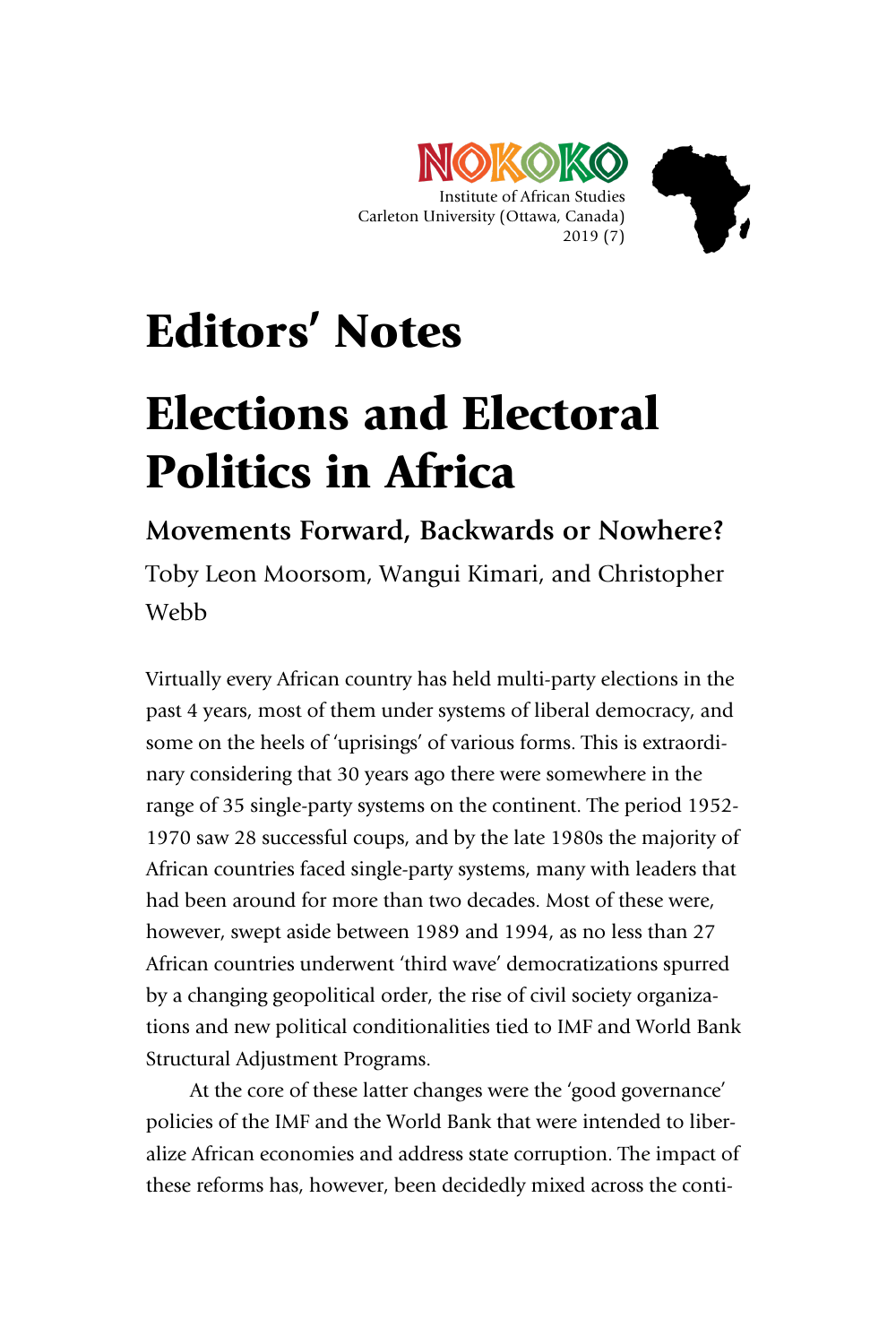nent. While some countries have held free and fair elections with minimal incident, others were plagued by widespread intimidation of opposition groups, silencing of the press and civil society, and little independent oversight.

More recently, some African countries have witnessed elections that have challenged the legitimacy of entrenched nationalist movements that still held power, both through the ballot box and through popular mobilization. For a time, the monumental upheavals of the so-called 'Arab Spring' and 'African Summer' seemed to generate new political currents. The failure of these movements to alter state power and institute more democratic forms of rule demands further analysis. At the same time, current mobilizations in Algeria, Sudan (and, to a lesser extent, Zimbabwe) show us that this moment of collective struggle for transformation is not over. Activists in Sudan appear to be taking lessons from the Egyptian and Zimbabwean experiences, and are so far unwilling to settle for a resolution orchestrated by generals from within Bashir's inner circle.

While the winners of these voting rituals are often predictable, the electoral process is also constituted by unpredictable twists and turns which are often accompanied by repression. A prescient example is the case of the 2018 elections in the DRC. After only one week, with 53% of votes counted, Félix Tshisekedi was announced the winner, a move that the opposition say was blessed by former president Joseph Kabila. These events occur against the suspension of Internet services by the government a day after votes were cast, the deportation of an international journalist and the inability of local election monitors to gain access to the count.

Unfortunately, the Congo is not an exception on the continent. In the Nigerian elections earlier this year, logistical problems and electoral violence caused significant voting delays, and voting patterns continued to reflect deep geographical, religious and ethnic divides. As Kialee Nyiayaana describes in this issue, entrenched patterns of voting along ethnic and religious lines in the landmark 2015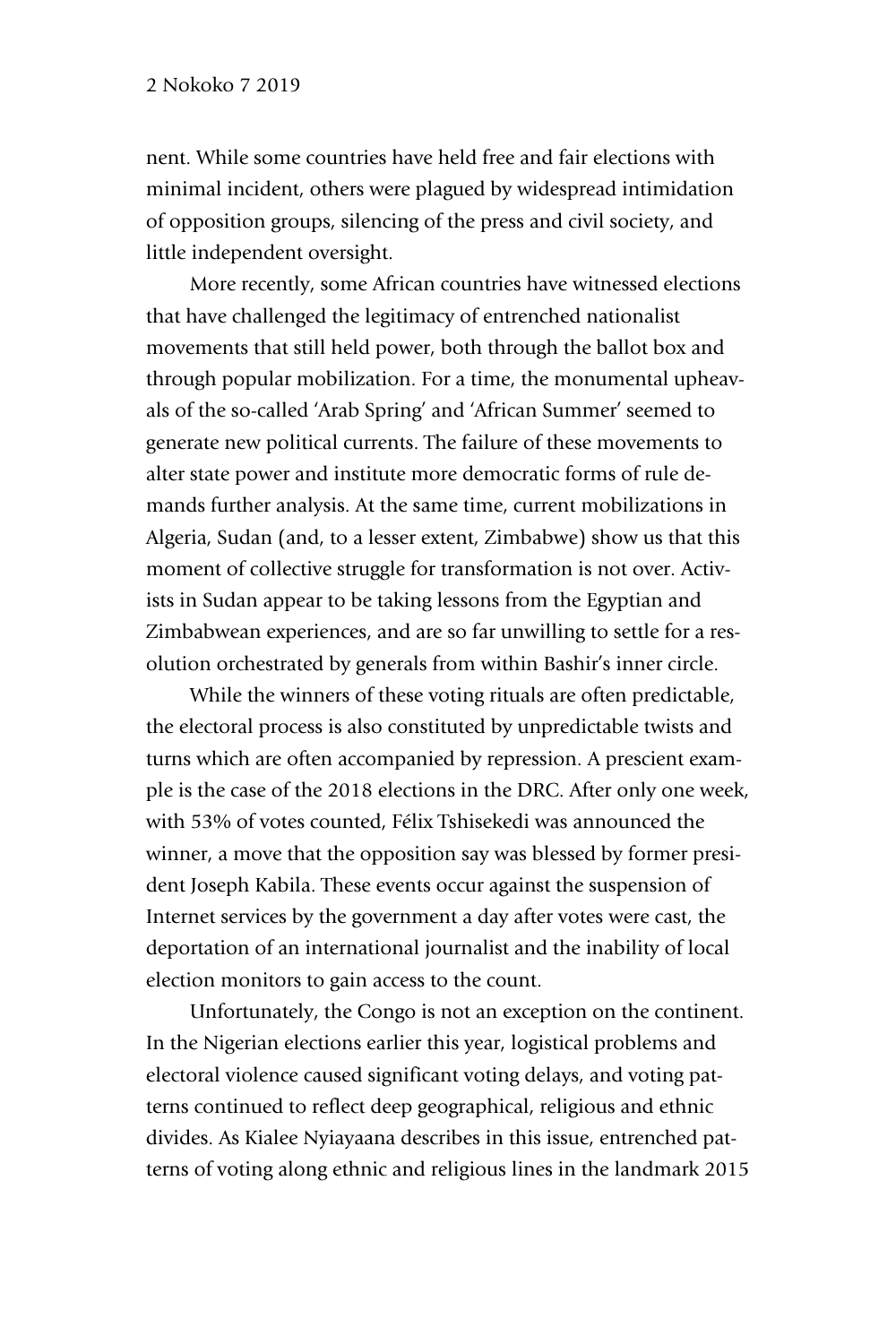elections calls into question the democratic nature of Nigeria's political space. On the other side of the continent, the Kenyan elections of 2017 witnessed abusive police operations, with police killing at least 100 opposition activists and bystanders (HRW 2018). In other cases, the military has played a prominent role in both destabilizing existing political regimes and instituting new forms of despotism, as the Egyptian and Zimbabwean cases make clear.

The 'good governance' elections of the 1990s increasingly coexist with renewed forms of despotism and attempts to quell political opposition both on the street and online. While there are undoubtedly signs of democratic process in many cases, these exist amidst what Cheeseman and Klaas (2018) describe as, "the greatest political paradox of our time", in which globally "there are more elections than ever before, and yet the world is becoming less democratic". Certainly, there is a gradual decline in the quality of democracy in the world, based upon measures of political freedoms, independence of the civil service, functioning checks and balances between branches of government, freedom of the media, minority rights, vote-buying, violent repression, the assassination and imprisonment of rivals, gerrymandering, voter suppression, ballot-box stuffing, digital manipulation and the control of the media—among other assaults on common citizens.

While regimes in the Global North, particularly the G7 powers, continue to decry 'anti-democratic' regimes in the South, there is a growing tolerance among them for anti-democratic behaviour. The maintenance of a global capitalism rests, it seems, on increasingly authoritarian forms of rule, from Bolsonaro in Brazil and Putin in Russia to Erdoğan in Turkey. The sweeping back of the Pink tide in Latin America has also been treated, with some fanfare, as an indication of the supremacy of the market and the anti-democratic impulses within socialism. These moves come, of course, as economies in the North are keen to reassert their influence in Latin America. The resurgence of right-wing populism in the North finds its mirror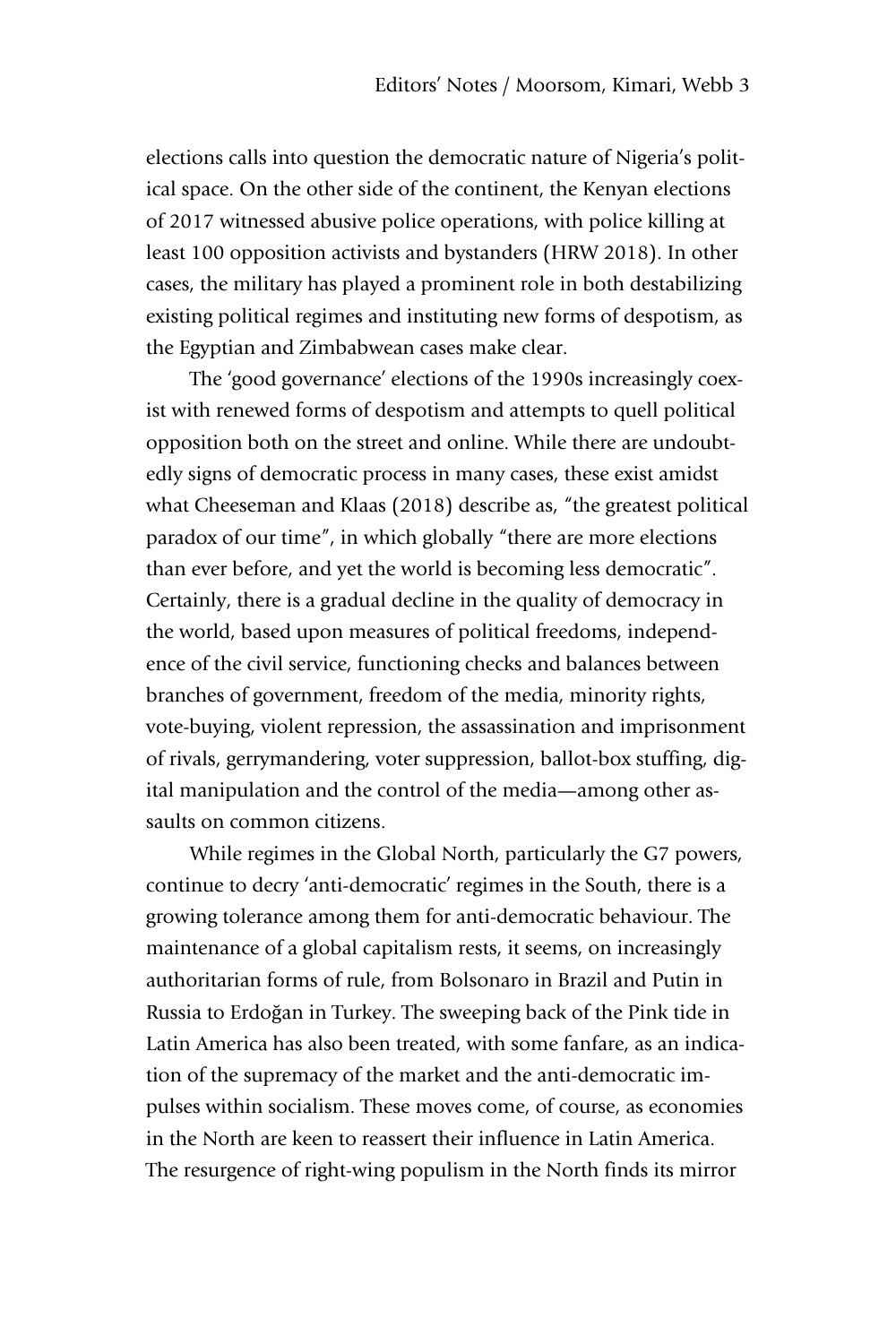in the South; these alliances of the right threaten not only democratic systems but civil society, indigenous communities and political activists who push back against the forces of global capital.

The positive side of these new contortions of empire is that, globally, movements against the normalization of this new wave of authoritarianism are also emerging. In North America, we see the prominent role of indigenous movements calling for climate justice, while in places like Algeria and Sudan we see movements against both political despotism and the ravages of neoliberal austerity. Thus, Africa continues to be at the frontlines and the margins of the global anti-poverty movement as it was during the misnamed 'Arab spring' and 'African Summer' (Moorsom 2011).

Africa's new batch of authoritarians are qualitatively different than many of those who emerged on the African continent postindependence. While the former single-party states were ultimately authoritarian regimes, they came into being with reasonable claims to democratic legitimacy because of the post-colonial conditions many states found themselves in (Macpherson 1965, Zolberg 1966). In particular, they had tiny capitalist classes with limited space to maneuver within the global economy. Their lack of class articulation meant they often did not form into political parties with distinct ideological positions. While resistance to colonialism existed in popular, grassroots forums and among labour unions, formal representative bodies tended to come through the leadership of classes associated with the state (teachers, civil servants and others educated abroad), utilizing an amalgam of liberal, ethnic and nationalist discourses. This led to broad coalitions, often with significant tensions between 'traditional authorities' and those interested in land reform. Political mobilization was also along ethnolinguistic and regional lines. Such tensions remained latent when European powers were forced to acquiesce either by resistance of the colonized, or through budgetary pressures.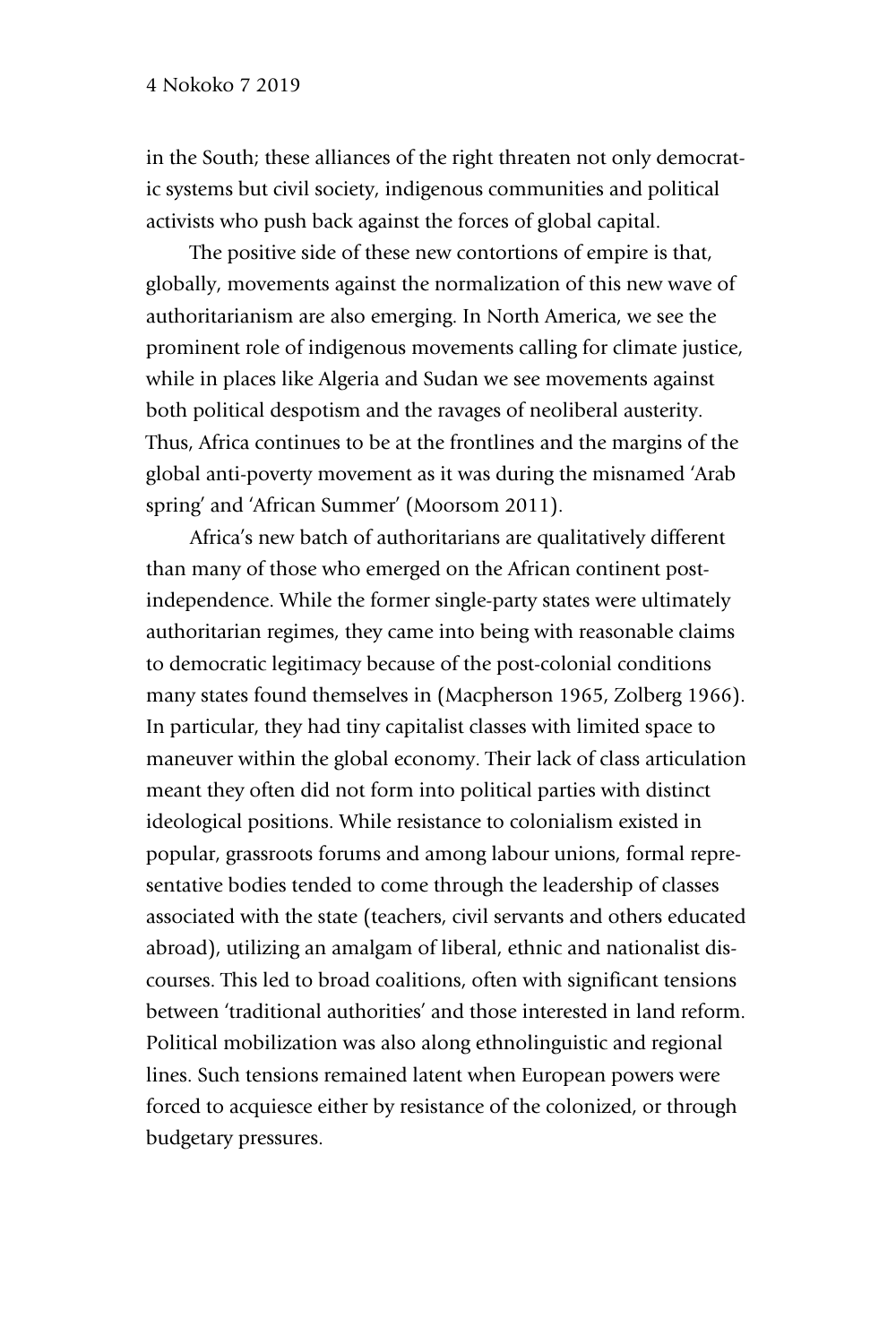The result was that a diverse set of political actors, with insufficiently articulated politics, united around the need to achieve material benefits from independence; what some have described as the developmental state moment (Leys 1996). They cooperated with each other, and with the International Bank for Reconstruction and Development (the World Bank), to build schools, universities, public works like water distribution networks, health centres, and roads (Shivji, 2009). They also sought to widen and de-racialize markets. They worked to build a newfound national culture through various state-supported schemes to promote cultural exchange, knowledge of differing populations and promoted the "nation" over ethnolinguistic divisions (read: 'tribalism'). A massive political science literature supported anti-statist IBRD and IMF depictions of these states as rife with corruption, neo-patrimonialism, and dominated by a "politics of the belly" (Bayart 1993). Despite a degree of truth behind these depictions, there is now evidence they were far more successful than the narratives of the late 1980s and early '90's made them out to be (Mkandawire 2001, Moorsom 2016).

Much has happened between the independence struggles and the 'third wave' liberalizations. Initially the most radical, that sought more fundamental transformation of colonial societies, were taken out by war, military coups or assassination. Sometimes wellmeaning leaders found pragmatic reasons to tolerate imperialism, while others were true compradors. However, it was the oil crisis of the 1970s, the declining terms of trade and sky-rocketing interestrates following the Volcker shocks of 1979-1981, which brought the contradictions within those initial coalitions into, at best, a state of dysfunction, and, at worst, civil war. It was in this context that the early heroes of independence were turned into authoritarian leaders who opened the door to the IFIs and loan conditionalities.

There were, at times meaningful, grassroots movements in the early 1990s that contested the IFI agenda. They were comprised of broadly popular movements, of which workers played a significant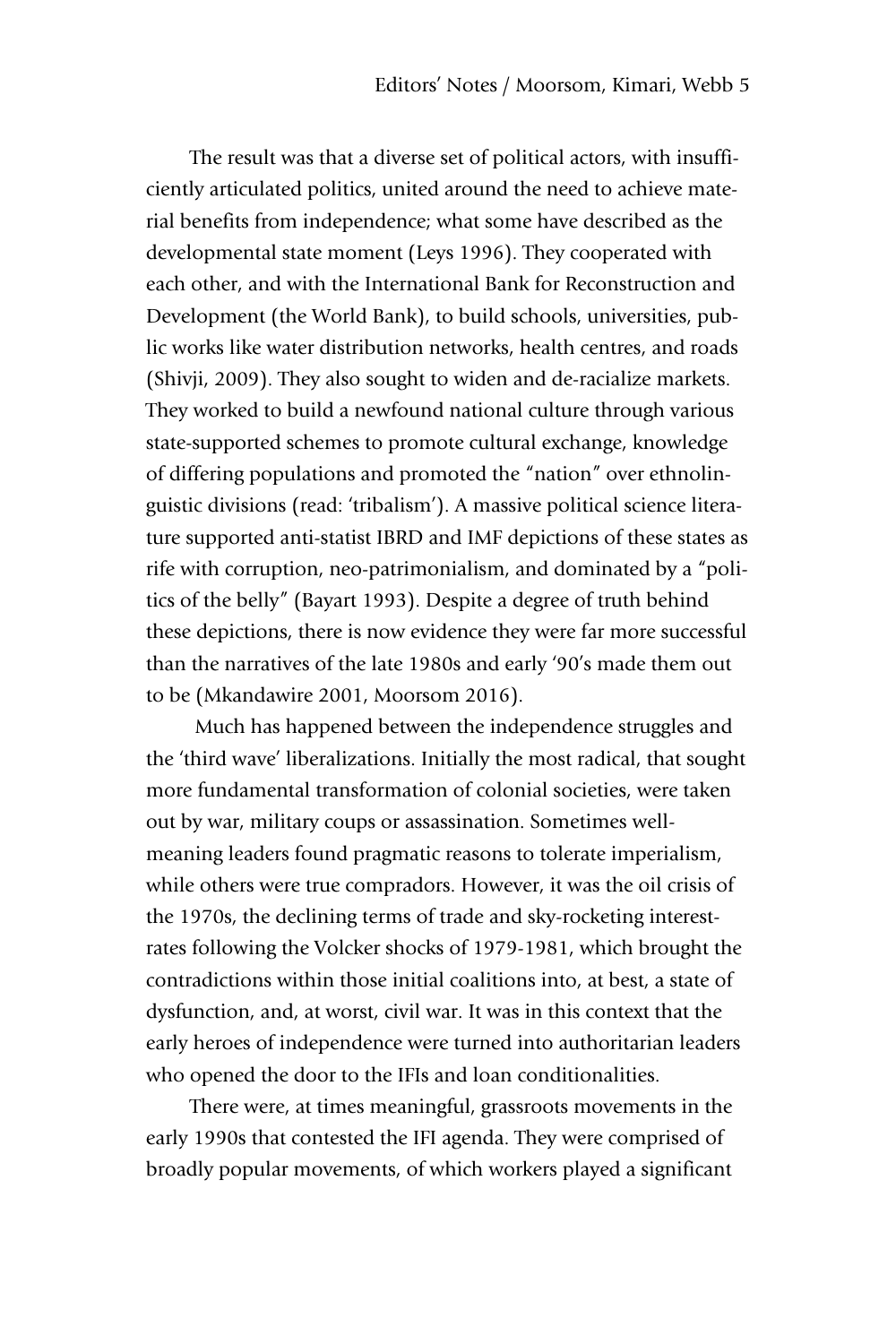role. However, this was also the era of the 'new social movements', which in turn coincided with a new-found love of 'civil society' coming, rather uncritically, from the left and right. If there is one truth about neoliberalism in Africa, and globally, it is that it has significantly disciplined labour and working-class unionism in particular. Aside from South Africa and Nigeria, there is virtually no labour movement on the continent, and these too have succumbed to probusiness, 'third-way' unionism that has led to the creation of twotier workplaces and subsequent inter-class divisions. The energy and symbolism of nationalist struggle has been concentrated in the state and more precisely in ruling parties, while the dynamism of civil society has failed to create cross class and ethnic forms of unity that could challenge this order.

The type of democracy that was implemented following this 'third wave' was often a disciplinary form. This democratic model separated the political from the economic, while stripping democratic controls in the latter (multi-faceted assaults on trade unionism, deregulation of finance, exchange rates). Meanwhile, the political dimensions of this democratic model led to increased factionalism, heightened clientelist and neopatrimonial fighting for dwindling state resources (Allen 1995). While the number of political parties multiplied, platforms had virtually no variation. Politicians parroted simplistic phrases about efficiency and good governance, and private media did nothing to supply citizens with tools to challenge the pseudo-scientific justifications for neoliberal policy. Political debate fixated on the personalities and character attributes of candidates that stoked regional and ethnic chauvinisms. Civil society organizations multiplied and morphed into powerful NGOs as philanthropies poured money into the continent, and many often came to stand in for the state in policy circles.

Thus, is it unsurprising that Nyiayaana, in this current volume, describes recent elections in Nigeria as 'voting without choosing.' While elections have been generally solidified as the main method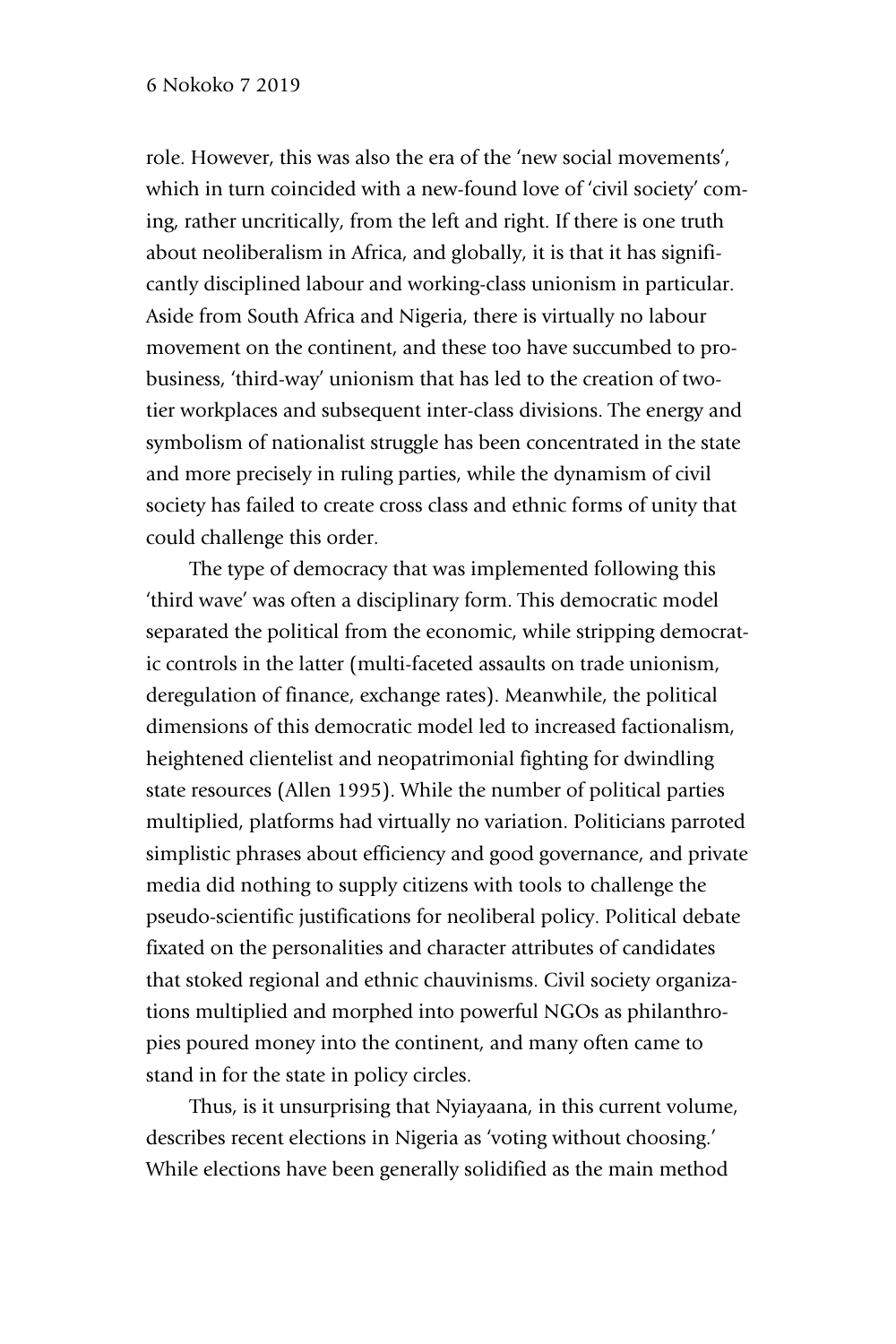of gaining legitimacy, they function as a ritual that legitimizes authoritarians, as Cheeseman and Klaas (2018) point out. There are, of course, significant overlaps between the ambitions of authoritarian leaders and global capital. For them, it is critical that the economy is formally and juridically separated from the sphere of popular control, in a manner described by Wood (1995) as a means of liberating class power from democratic control. Just prior to her death, Wood argued that, given these circumstances, the contemporary definition of democracy is in fact its opposite; the disempowering of the people.

The articles collected in this special issue of *Nokoko* provide a range of perspectives on electoral politics, voting behaviour and the mixed outcomes of Africa's 'third wave' democratizations. While recognizing the value of democratic spaces and freedom of speech, they call into question the democratic nature of these processes and the ends they serve. In the Nigerian and Ghanaian cases, political parties have similar platforms with voting largely determined by regional and ethnic commitments alongside ostentatious and obscene levels of corruption and wealth concentration. Tatenda Nhapi and Takudzwa Leonard Mathende describe the disenchantment among Zimbabwean youth with major political parties, as they are seen as unresponsive to the social and economic challenges faced by young people. In the Kenyan case, Oyunga Pala surveys the country's turbulent elections of 2017 and 2018, the 'self swearing-in' of Raila Odinga and the eventual, though questionable, victory of Uhuru Kenyatta. The fragile orchestrated peace between them, he argues, provides little hope for an end to inter-party factionalism and actual peace, principally in a context of increasing precarity for the majority of citizens. Thomson and Hopper's paper focuses on the entrenchment of authoritarian power by Paul Kagame's Rwandan Patriotic Front through 'electoral management.' The manipulation of electoral politics does more than simply entrench the power of political elites,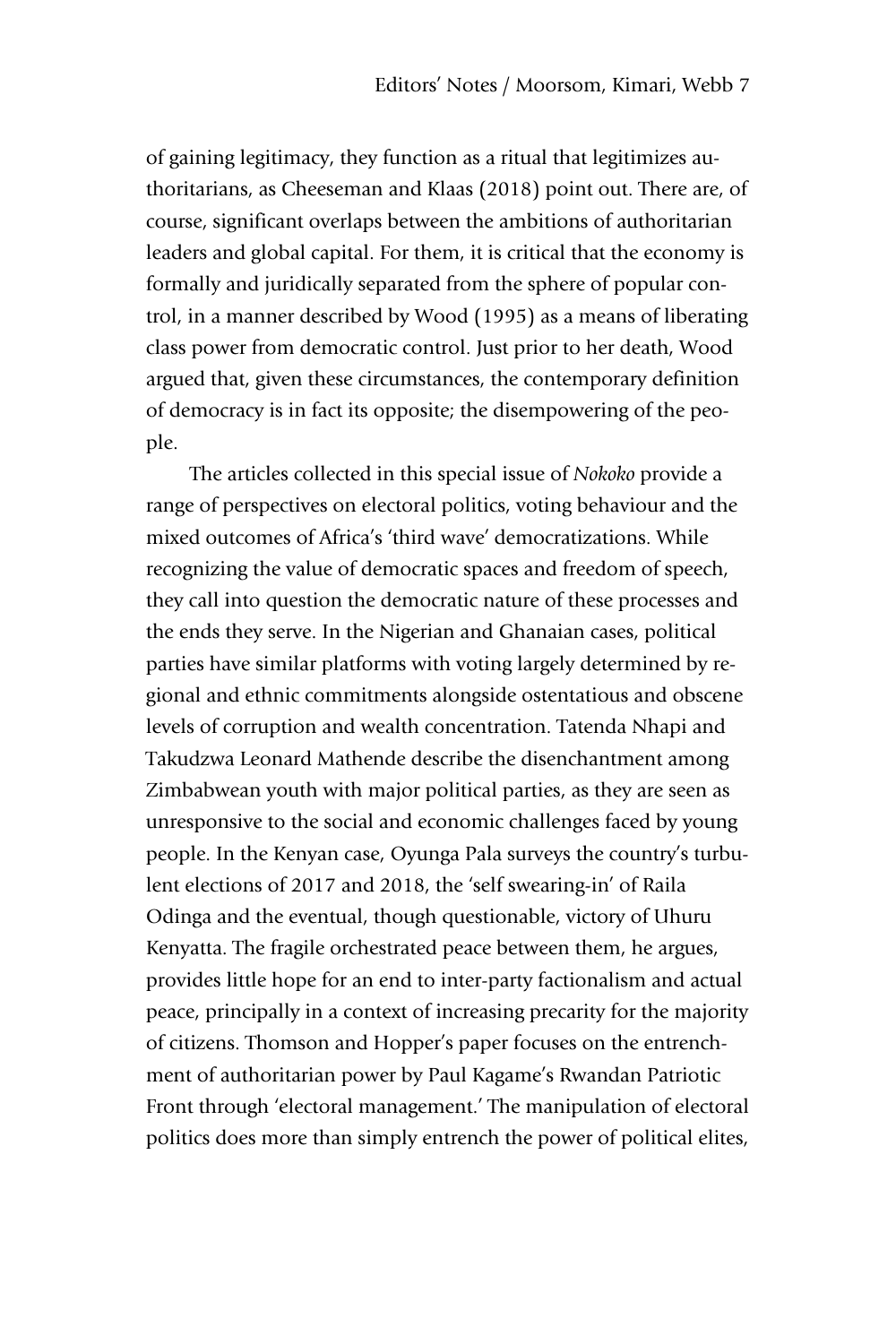in the Rwandan case it renders political participation a form of compliance to power.

The article by Anastasia Ufimtseva offers an excellent example of the links between the political and economic dimensions of democratization. She shows that Angola suffers from weak regulatory regimes and governance structures coinciding with an overly centralised 'hyper-presidential' regime (with marked similarities to the Rwandan case). As with the cases of Ghana and Nigeria, the Angolan economy remains overly dependent upon fluctuations of prices of two or three commodities, which, in turn, leave the country prone to financial uncertainty. In addition, the country is overly dependent upon 'resource for infrastructure' contracts amidst decreasing public ownership in the petroleum sector. Angolans have good reason therefore to question the nature of 'independence' after decades of civil war.

The issue also includes an extended book review by Andrew Heffernan reflecting on three influential monographs of recent years. It examines the failures of the theoretical tools of the discipline of International Relations to actually make sense of the complexity and historical specificity of politics among African states. It in turn examines the possibilities for an increased flow of knowledge from the South to the North, which can begin to counter the overwhelming dominance of knowledge production outside the continent.

Finally, this issue culminates with an interview with African political thinker and publisher Firoze Manji, who reflects on the lineages of his 2011 book *African Awakenings: The Emerging Revolutions*  (Manji and Ekine 2011). At the time, the book was the first to situate the Arab Spring moment within Africa itself, and to look for the echoes of the uprisings across the continent. The disappointing outcome of the Arab Spring moment is, unfortunately, reflected across the continent where opposition movements, trade unions and civil society face violent constraints. Manji situates the rise and decline of these movements in their historical context and in relation to the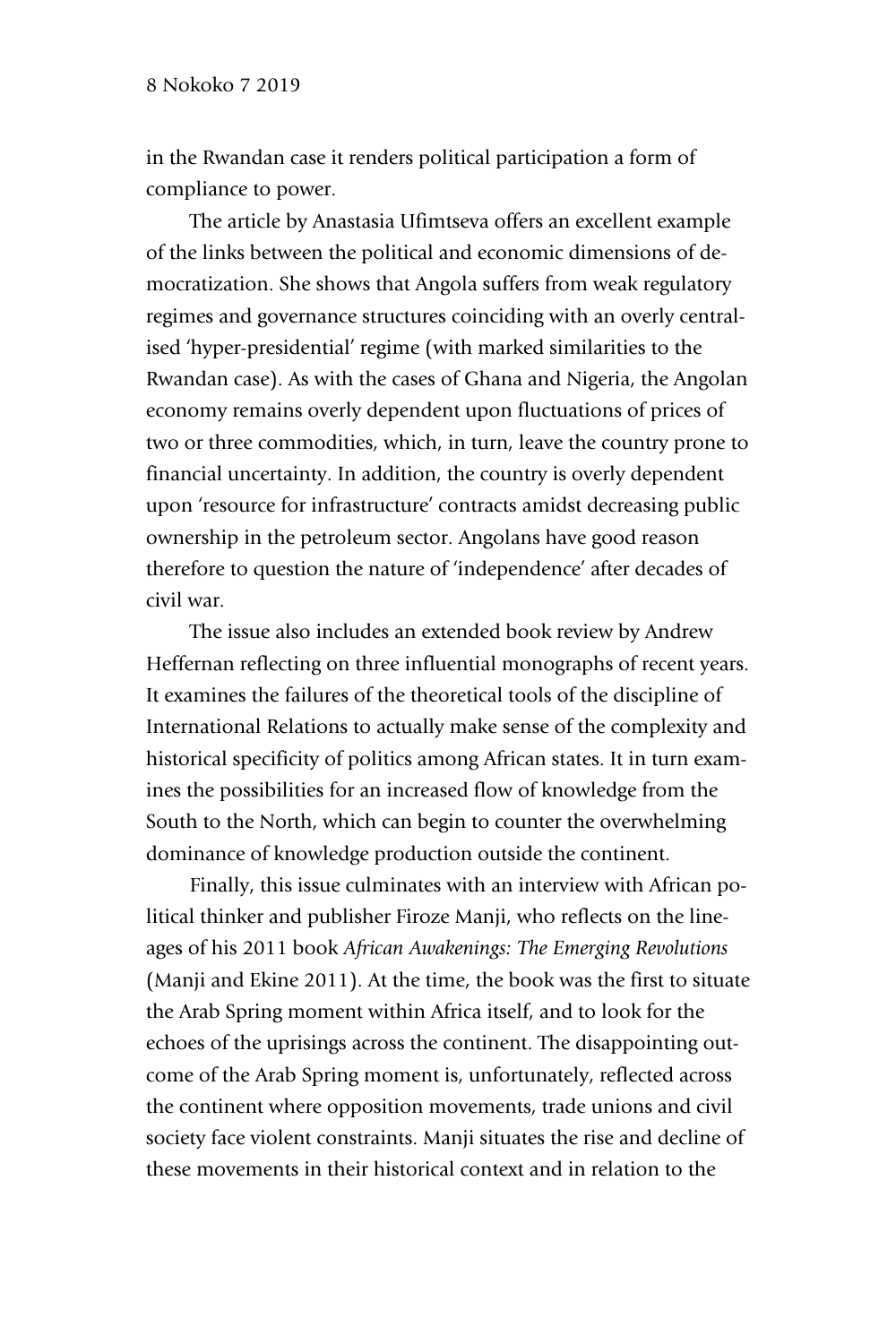global forces (neoliberal orthodoxy) that has guided development on the continent. He argues there is the pressing need to move beyond old organizing models and generate more inclusive practices combining both progressive political and economic aspirations. This, he suggests, will lead to a renewed left politics across the continent. Fortunately, we have some lights to guide us down this path. Here Manji reflects on the life and writings of Samir Amin, who died in 2018. Amin's commitment to a socialist internationalism, and his abiding interest in the political economy of African development leaves a rich resource and legacy for scholars and activists in Africa today. It is our hope that this issue makes a small contribution to furthering the radical scholarship and debate that sustained Amin's life and work.

The production of this issue was subject to a series of delays, the most significant being due to the grave tragedy of losing our editorial board member, Pius Edesanmi. Pius was the Director of the Institute of African Studies the vibrant space that we have all been connected to in some way since its founding nearly a decade ago. For this reason, the special issue opens with a few words from the former Director, Blair Rutherford. Many of us have taken inspiration from Pius' writings as well as from his friendship, warmth, camaraderie, sharp mind, and the wit it included. He played a nodal role in a wide intellectual community associated with African Studies. We hope that in his absence, the community will be drawn into this journal as a means of keeping those links that Pius nurtured alive.

We thank all those who contributed to this issue, and the nuanced discussions they brought forward, from Ghana to Angola, towards engendering more complex debates on elections and electoral politics in Africa.

— The Editors, *Nokoko 7*

Toby Leon Moorsom, Wangui Kimari, & Christopher Webb